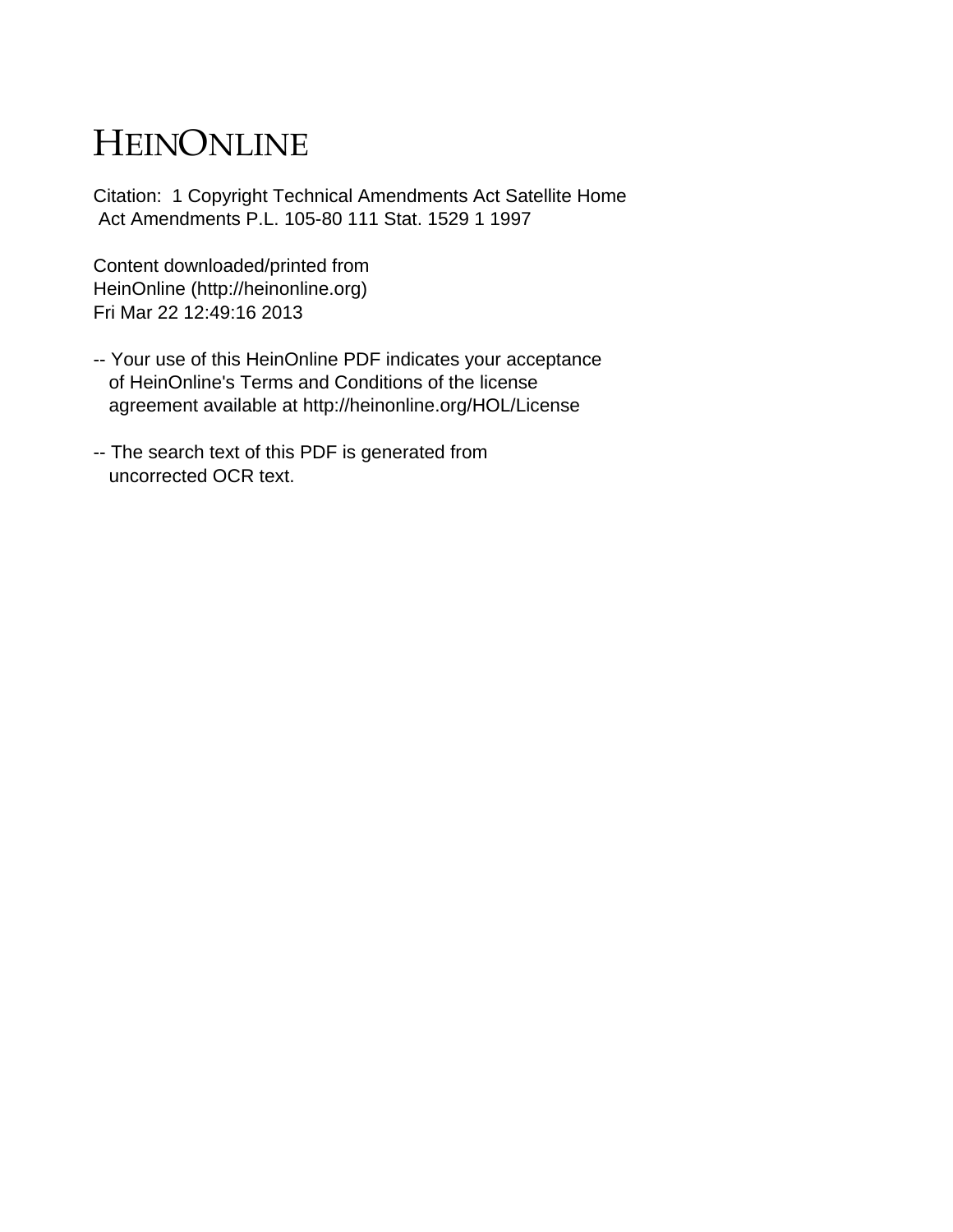# **Union Calendar No. 16 H. R. 672**

105TH CONGRESS<br>1ST SESSION

**[Report No. 105-25]**

To make technical amendments to certain provisions of title 17, United States Code.

# IN THE HOUSE OF REPRESENTATIVES

FEBRUARY 11, 1997

Mr. COBLE introduced the following bill; which was referred to the Committee on the Judiciary

MARCH 17, 1997

Reported with an amendment, committed to the Committee of the Whole House on the State of the Union, and ordered to be printed

[Strike out all after the enacting clause and insert the part printed in italic]

[For text of introduced bill, see copy of bill as introduced on February 11, 1997]

# **A BILL**

To make technical amendments to certain provisions of title 17, United States Code.

**I** *Be it enacted by the Senate and House of Representa-*

2 *tives of the United States of America in Congress assembled,*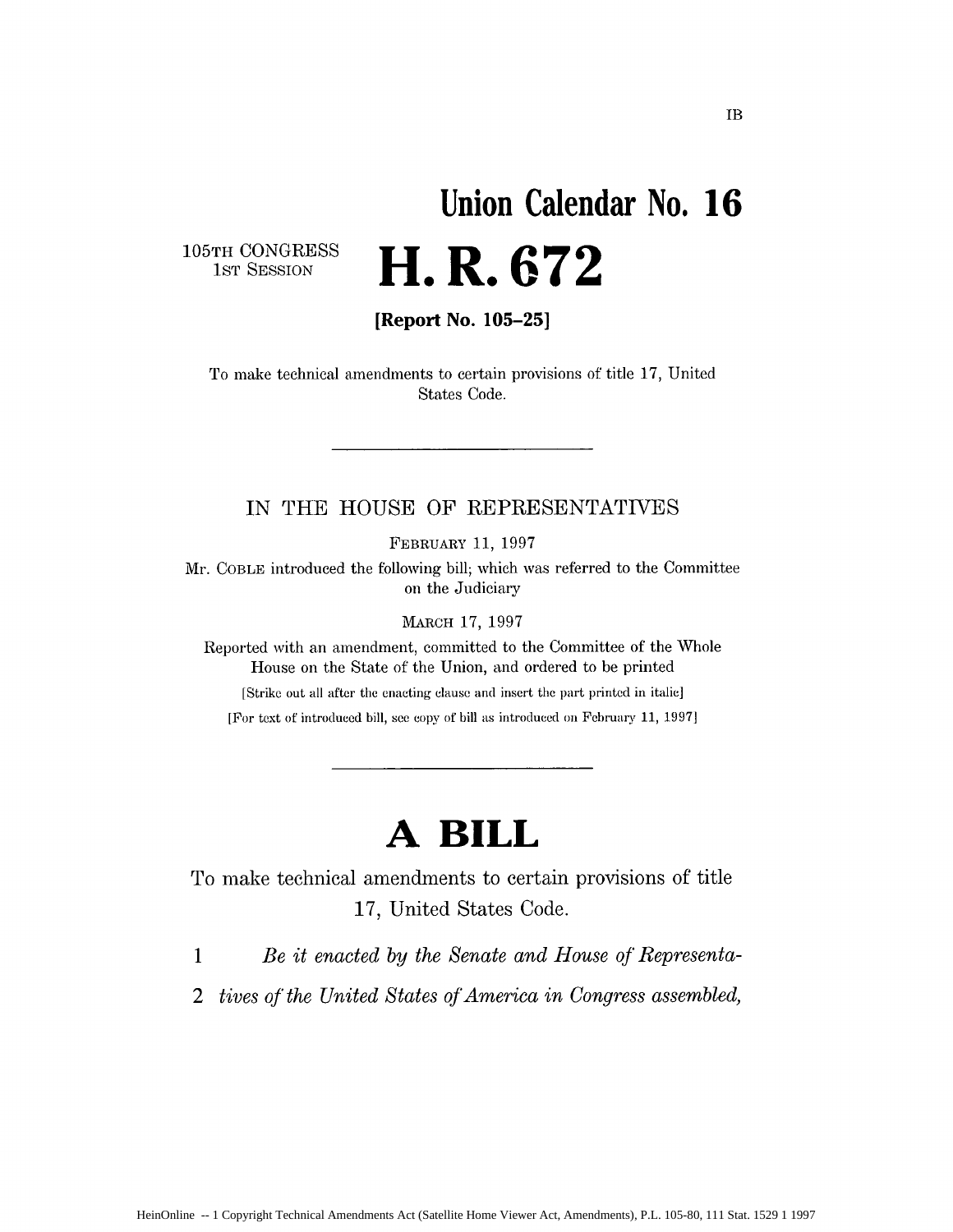| $\mathbf 1$ | <b>SECTION 1. TECHNICAL CORRECTIONS TO THE SATELLITE</b> |
|-------------|----------------------------------------------------------|
| 2           | <b>HOME VIEWER ACT OF 1994.</b>                          |
| 3           | The Satellite Home Viewer Act of 1994 (Public Law        |
| 4           | $103 - 369$ ) is amended as follows:                     |
| 5           | (1) Section $2(3)(A)$ is amended to read as fol-         |
| 6           | lows:                                                    |
| 7           | "(A) in clause (i) by striking '12 cents' and            |
| 8           | inserting '17.5 cents per subscriber in the case of      |
| 9           | superstations that as retransmitted by the sat-          |
| 10          | ellite carrier include any program which, if de-         |
| 11          | livered by any cable system in the United States,        |
| 12          | would be subject to the syndicated exclusivity           |
| 13          | rules of the Federal Communications Commis-              |
| 14          | sion, and 14 cents per subscriber in the case of         |
| 15          | superstations that are syndex-proof as defined in        |
| 16          | section 258.2 of title 37, Code of Federal Regula-       |
| 17          | tions'; and ".                                           |
| 18          | (2) Section $2(4)$ is amended to read as follows:        |
| 19          | "(4) Subsection (c) is amended—                          |
| 20          | "(A) in paragraph $(1)$ —                                |
| 21          | "(i) by striking 'until December 31,                     |
| 22          | $1992$ ;                                                 |
| 23          | "(ii) by striking $(2)$ , (3) or $(4)$ and               |
| 24          | inserting $(2)$ or $(3)$ ; and                           |
| 25          | $"(iii)$ by striking the second sentence;                |
| 26          | "(B) in paragraph $(2)$ —                                |

**\*HR 672 RH**

 $\hat{\mathcal{A}}$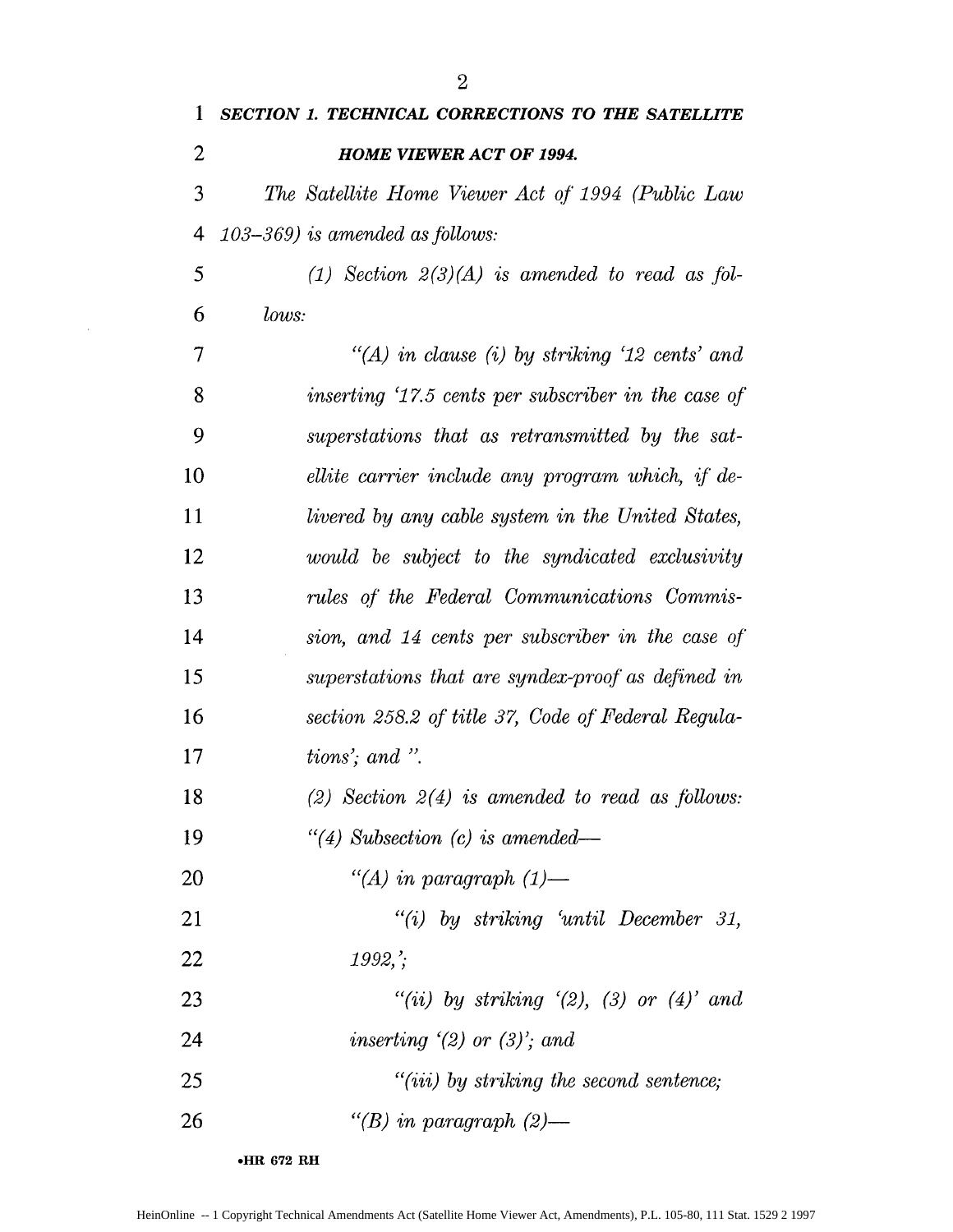| 1              | $"(i)$ in subparagraph $(A)$ by striking          |
|----------------|---------------------------------------------------|
| $\overline{2}$ | 'July 1, 1991' and inserting 'July 1, 1996';      |
| 3              | and                                               |
| $\overline{4}$ | $"(ii)$ in subparagraph $(D)$ by striking         |
| 5              | December 31, 1994' and inserting 'Decem-          |
| 6              | ber 31, 1999, or in accordance with the           |
| $\overline{7}$ | terms of the agreement, whichever is later';      |
| 8              | and                                               |
| 9              | "(C) in paragraph $(3)$ —                         |
| 10             | $"(i)$ in subparagraph $(A)$ by striking          |
| 11             | December 31, 1991' and inserting 'January'        |
| 12             | 1, 1997;                                          |
| 13             | $``(ii)$ by amending subparagraph $(B)$           |
| 14             | to read as follows:                               |
| 15             | $``(B)$ ESTABLISHMENT OF<br><i>ROYALTY</i>        |
| 16             | FEES.—In determining royalty fees under this      |
| 17             | paragraph, the copyright arbitration royalty      |
| 18             | panel appointed under chapter 8 shall establish   |
| 19             | fees for the retransmission of network stations   |
| 20             | and superstations that most clearly represent the |
| 21             | fair market value of secondary transmissions. In  |
| 22             | determining the fair market value, the panel      |
| 23             | shall base its decision on economic, competitive, |
| 24             | and programming information presented by the      |
| 25             | $parties, including-$                             |

**.HR 672 RH**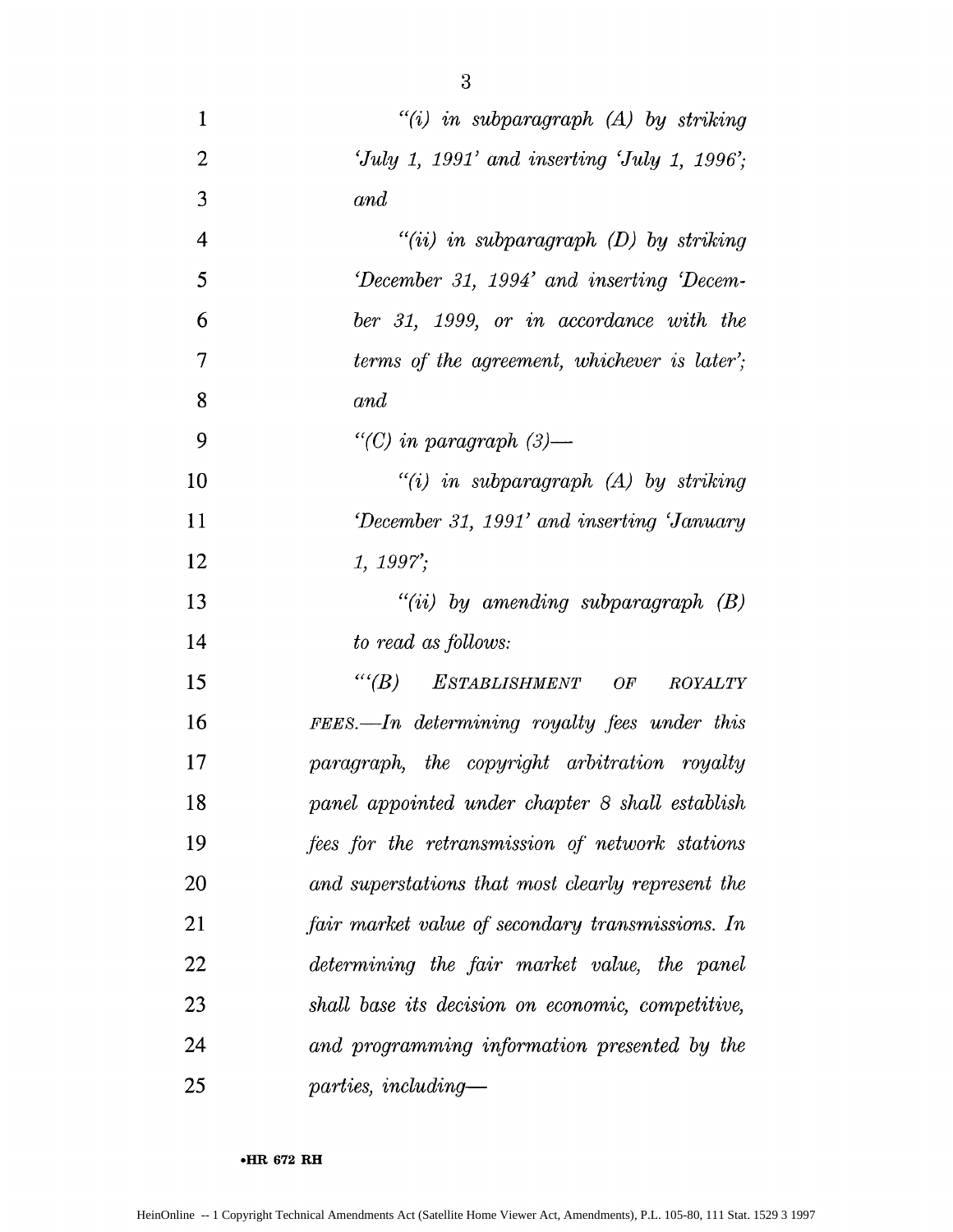| $\mathbf{1}$   | $``(i)$ the competitive environment in                  |
|----------------|---------------------------------------------------------|
| $\overline{2}$ | which such programming is distributed, the              |
| 3              | cost of similar signals in similar private              |
| $\overline{4}$ | and compulsory license marketplaces, and                |
| 5              | any special features and conditions of the              |
| 6              | retransmission marketplace;                             |
| 7              | $``(ii)$ the economic impact of such fees               |
| 8              | on copyright owners and satellite carriers;             |
| 9              | and                                                     |
| 10             | $``(iii)$ the impact on the continued                   |
| 11             | availability of secondary transmissions to              |
| 12             | the public.'; and                                       |
| 13             | $``(iii)$ in subparagraph $(C)$ , by insert-            |
| 14             | ing 'or July 1, 1997, whichever is later'               |
| 15             | after 'section $802(g)$ '.".                            |
| 16             | (3) Section $2(5)(A)$ is amended to read as fol-        |
| 17             | lows:                                                   |
| 18             | "(A) in paragraph $(5)(C)$ by striking 'the             |
| 19             | date of the enactment of the Satellite Home             |
| 20             | Viewer Act of 1988' and inserting 'November 16,         |
| 21             | 1988'; and".                                            |
| 22             | SEC. 2. COPYRIGHT IN RESTORED WORKS.                    |
| 23             | Section 104A of title 17, United States Code, is amend- |
| 24             | ed as follows:                                          |

**HR 672 RH**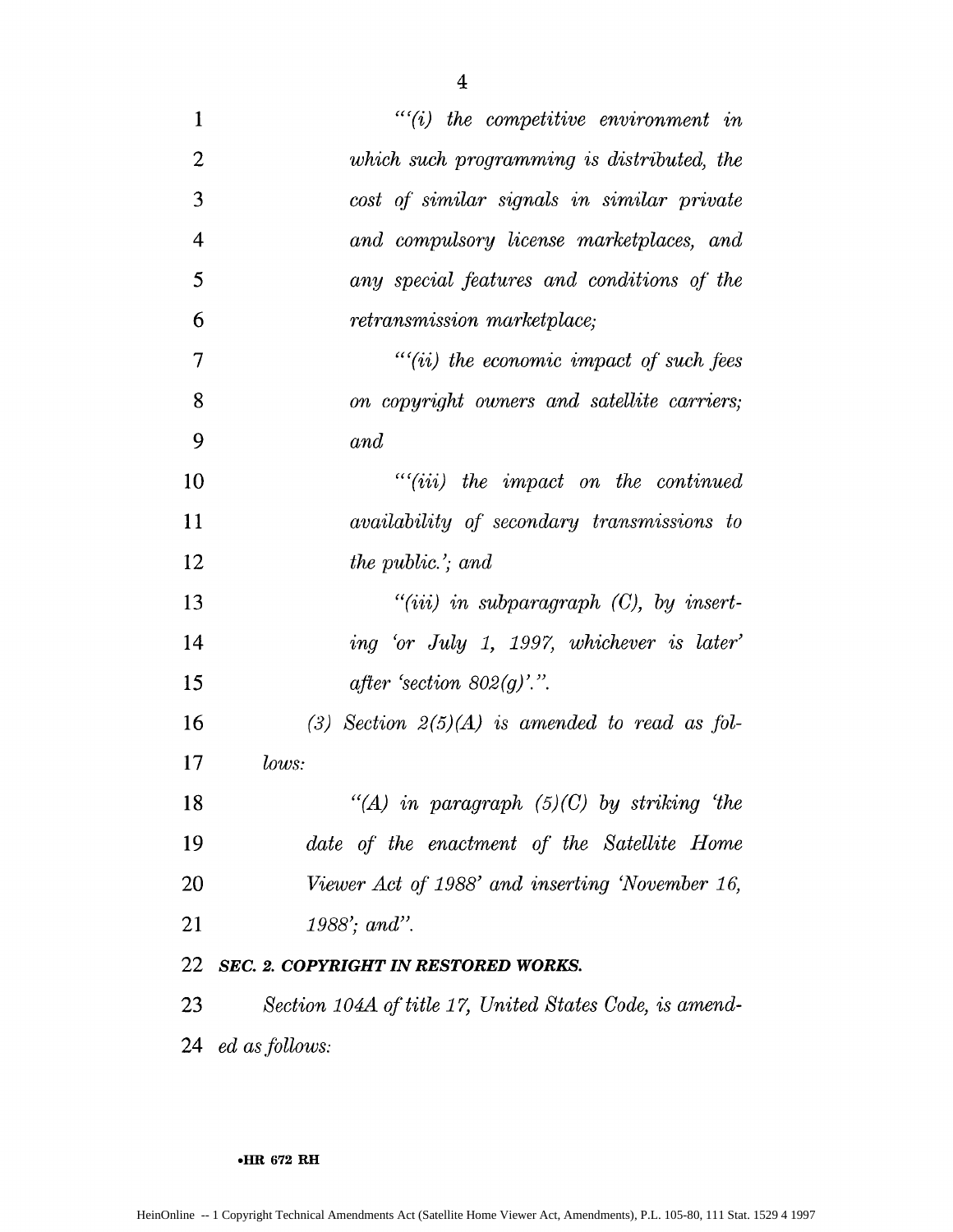| $\mathbf{1}$             | (1) Subsection $(d)(3)(A)$ is amended to read as        |
|--------------------------|---------------------------------------------------------|
| 2                        | follows:                                                |
| 3                        | "(3) EXISTING DERIVATIVE WORKS.—(A) In the              |
| $\overline{\mathcal{A}}$ | case of a derivative work that is based upon a re-      |
| 5                        | stored work and is created—                             |
| 6                        | $"(i)$ before the date of the enactment of the          |
| 7                        | Uruguay Round Agreements Act, if the source             |
| 8                        | country of the restored work is an eligible coun-       |
| 9                        | try on such date, or                                    |
| 10                       | $``(ii)$ before the date on which the source            |
| 11                       | country of the restored work becomes an eligible        |
| 12                       | country, if that country is not an eligible coun-       |
| 13                       | try on such date of enactment,                          |
| 14                       | a reliance party may continue to exploit that deriva-   |
| 15                       | tive work for the duration of the restored copyright if |
| 16                       | the reliance party pays to the owner of the restored    |
| 17                       | copyright reasonable compensation for conduct which     |
| 18                       | would be subject to a remedy for infringement but for   |
| 19                       | the provisions of this paragraph.".                     |
| 20                       | (2) Subsection $(e)(1)(B)(ii)$ is amended by strik-     |
| 21                       | ing the last sentence.                                  |
| 22                       | (3) Subsection $(h)(2)$ is amended to read as fol-      |
| 23                       | lows:                                                   |
| 24                       | "(2) The 'date of restoration' of a restored copy-      |
| 25                       | right is—                                               |

#### **oHR 672 RH**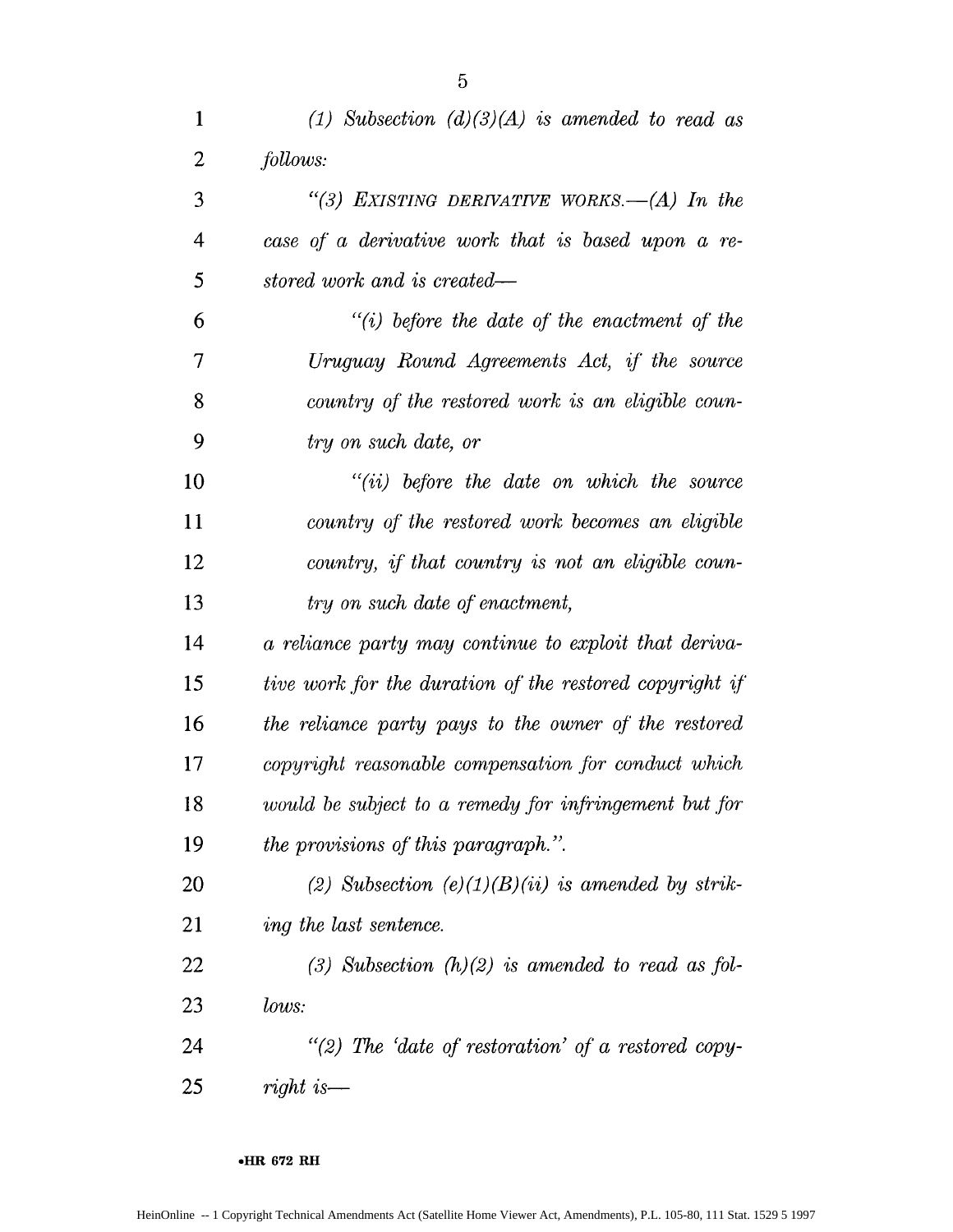| $\mathbf{1}$   | "(A) January 1, 1996, if the source country           |
|----------------|-------------------------------------------------------|
| $\overline{2}$ | of the restored work is a nation adhering to the      |
| 3              | Berne Convention or a WTO member country on           |
| $\overline{4}$ | such date, or                                         |
| 5              | $\lq\lq(B)$ the date of adherence or proclamation,    |
| 6              | in the case of any other source country of the re-    |
| 7              | stored work.".                                        |
| 8              | (4) Subsection $(h)(3)$ is amended to read as fol-    |
| 9              | lows:                                                 |
| 10             | $\lq(3)$ The term 'eligible country' means a nation,  |
| 11             | other than the United States, that—                   |
| 12             | $H(A)$ becomes a WTO member country after             |
| 13             | the date of the enactment of the Uruguay Round        |
| 14             | <i>Agreements Act</i> ;                               |
| 15             | $\lq\lq(B)$ on such date of enactment is, or after    |
| 16             | such date of enactment becomes, a member of the       |
| 17             | Berne Convention; or                                  |
| 18             | "(C) after such date of enactment becomes             |
| 19             | subject to a proclamation under subsection $(g)$ .    |
| 20             | For purposes of this section, a nation that is a mem- |
| 21             | ber of the Berne Convention on the date of the enact- |
| 22             | ment of the Uruguay Round Agreements Act shall be     |
| 23             | construed to become an eligible country on such date  |
| 24             | of enactment.".                                       |

#### **\*HR 672 RH**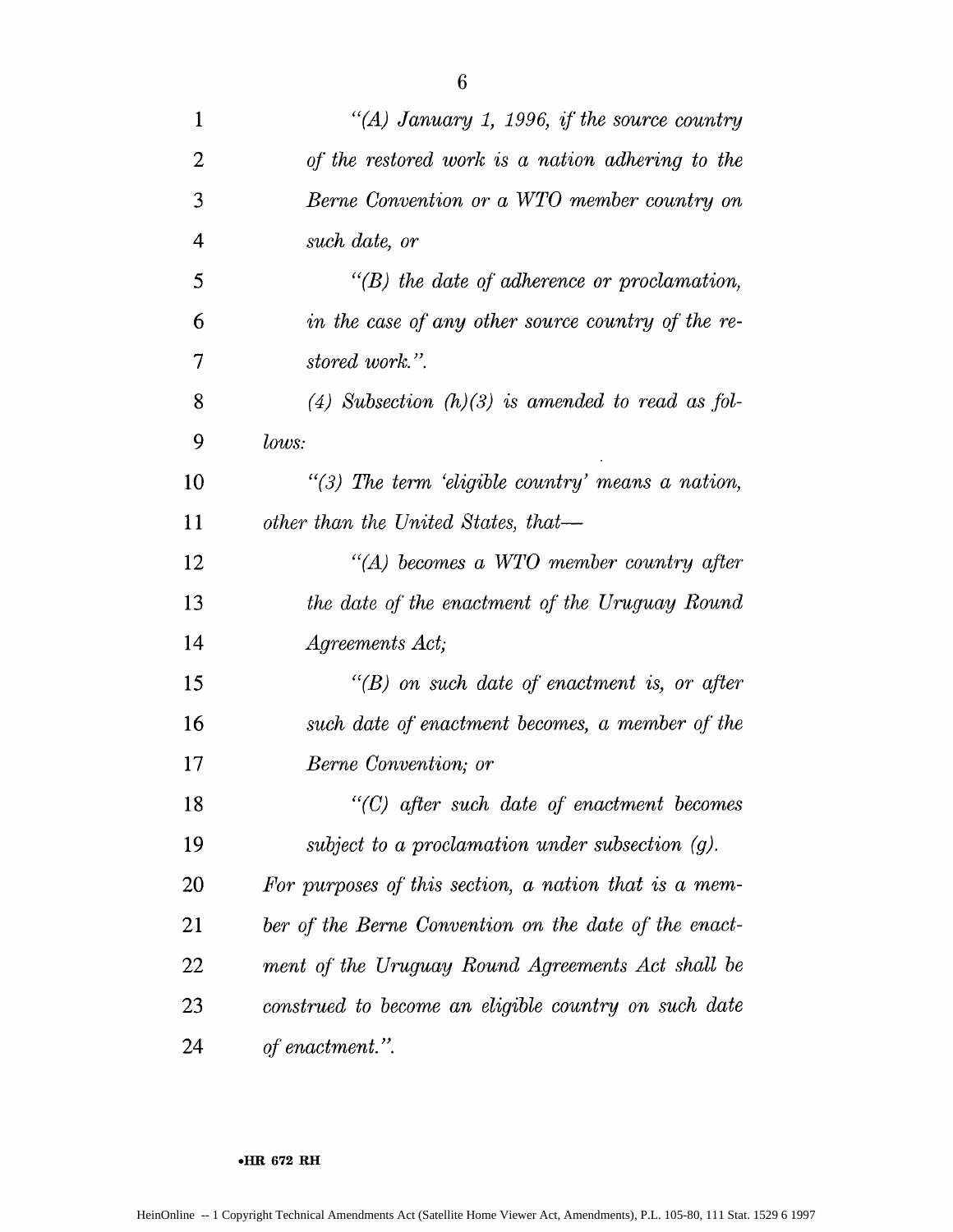*Section* 114(f) *of title 17, United States Code, is 4 amended-5 (1) in paragraph (1), by inserting ", or, if a 6 copyright arbitration royalty panel is convened, end-7 ing 30 days after the Librarian issues and publishes in the Federal Register an order adopting the deter-mination of the copyright arbitration royalty panel or an order setting the terms and rates (if the Librar-ian rejects the panel's determination)" after "Decem-ber 31, 2000"; and (2) in paragraph (2), by striking "and publish in the Federal Register". SEC. 4. ROYALTY PAYABLE UNDER COMPULSORY LICENSE. Section 115(c)(3)(D) of title 17, United States Code, is amended by striking "and publish in the Federal Reg-ister". SEC. 5. NEGOTIATED LICENSE FOR JUKEBOXES. Section 116 of title 17, United States Code, is amend-ed-(1) by amending subsection (b) (2) to read as Jbl-lows: "(2) ARBITRATION.-Parties not subject to such 25 a negotiation may determine, by arbitration in ac-cordance with the provisions of chapter 8, the terms* **\*HR 672 RH**

*SEC. 3. LICENSES FOR NONEXEMPT SUBSCRIPTION TRANS-*

*MISSIONS.*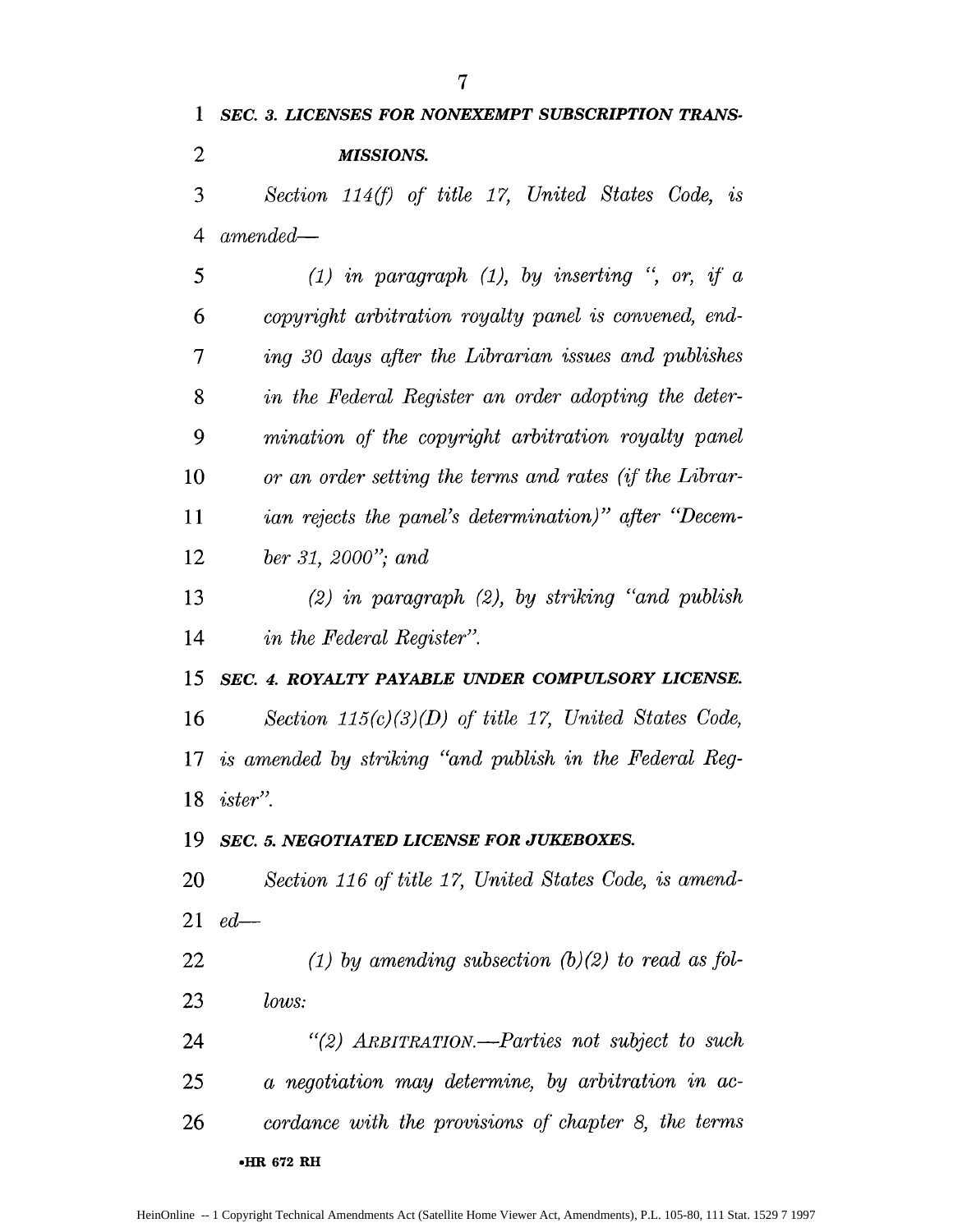| $\mathbf{1}$             | and rates and the division of fees described in para-  |
|--------------------------|--------------------------------------------------------|
| 2                        | graph $(1)$ ,"; and                                    |
| 3                        | $(2)$ by adding at the end the following new sub-      |
| $\overline{4}$           | section:                                               |
| 5                        | "(d) DEFINITIONS.—As used in this section, the follow- |
| 6                        | ing terms mean the following:                          |
| $\overline{\mathcal{I}}$ | $\lq (1)$ A 'coin-operated phonorecord player' is a    |
| 8                        | machine or device that-                                |
| 9                        | $\lq (A)$ is employed solely for the performance       |
| 10                       | of nondramatic musical works by means of               |
| 11                       | phonorecords upon being activated by the inser-        |
| 12                       | tion of coins, currency, tokens, or other monetary     |
| 13                       | <i>units or their equivalent;</i>                      |
| 14                       | $\lq\lq(B)$ is located in an establishment making      |
| 15                       | no direct or indirect charge for admission;            |
| 16                       | $\lq\lq$ is accompanied by a list which is com-        |
| 17                       | prised of the titles of all the musical works avail-   |
| 18                       | able for performance on it, and is affixed to the      |
| 19                       | phonorecord player or posted in the establish-         |
| 20                       | ment in a prominent position where it can be           |
| 21                       | readily examined by the public; and                    |
| 22                       | $\lq (D)$ affords a choice of works available for      |
| 23                       | performance and permits the choice to be made          |
| 24                       | by the patrons of the establishment in which it        |
| 25                       | is located.                                            |

**\*HR 672 RH**

 $\hat{\mathcal{C}}$ 

 $\hat{\mathcal{A}}$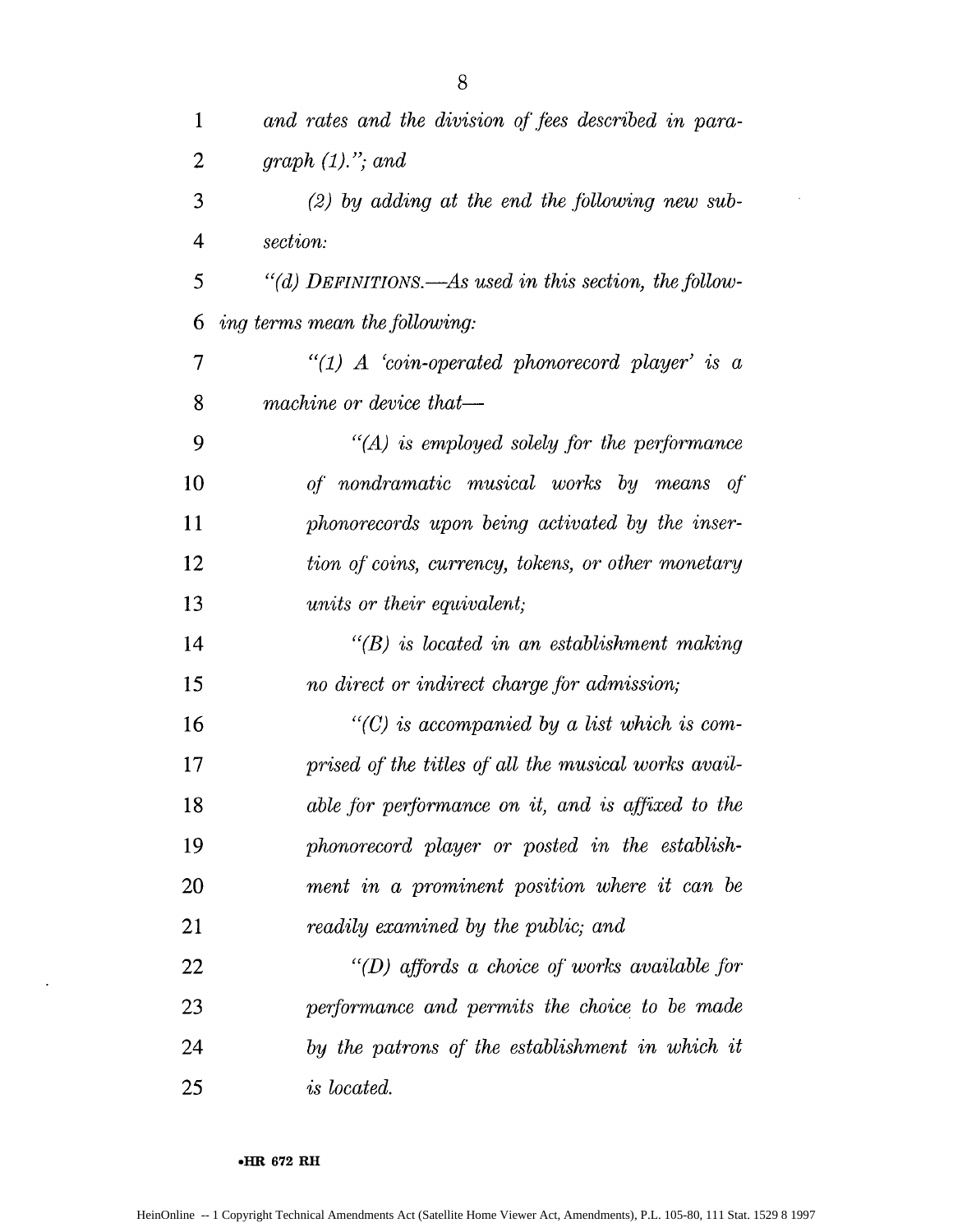| $\mathbf{1}$   | "(2) An 'operator' is any person who, alone or                |
|----------------|---------------------------------------------------------------|
| $\overline{2}$ | <i>jointly with others—</i>                                   |
| 3              | $\lq\lq (A)$ owns a coin-operated phonorecord                 |
| 4              | player;                                                       |
| 5              | $\lq\lq(B)$ has the power to make a coin-operated             |
| 6              | phonorecord player available for placement in                 |
| 7              | an establishment for purposes of public perform-              |
| 8              | ance; or                                                      |
| 9              | $\lq$ (C) has the power to exercise primary con-              |
| 10             | trol over the selection of the musical works made             |
| 11             | <i>available for public performance on a coin-oper-</i>       |
| 12             | ated phonorecord player.".                                    |
| 13             | SEC. 6. REGISTRATION AND INFRINGEMENT ACTIONS.                |
| 14             | Section $411(b)(1)$ of title 17, United States Code, is       |
| 15             | amended to read as follows:                                   |
| 16             | $"(1)$ serves notice upon the infringer, not less             |
| 17             | than 48 hours before such fixation, identifying the           |
| 18             | work and the specific time and source of its first            |
| 19             | transmission, and declaring an intention to secure            |
| 20             | copyright in the work; and".                                  |
| 21             | <b>SEC. 7. COPYRIGHT OFFICE FEES.</b>                         |
| 22             | (a) FEE INCREASES.—Section $708(b)$ of title 17, Unit-        |
| 23.            | ed States Code, is amended to read as follows:                |
| 24             | $\lq\lq(b)$ In calendar year 1997 and in any subsequent cal-  |
|                | 25 endar year, the Register of Copyrights, by regulation, may |

\*-R **672 RH**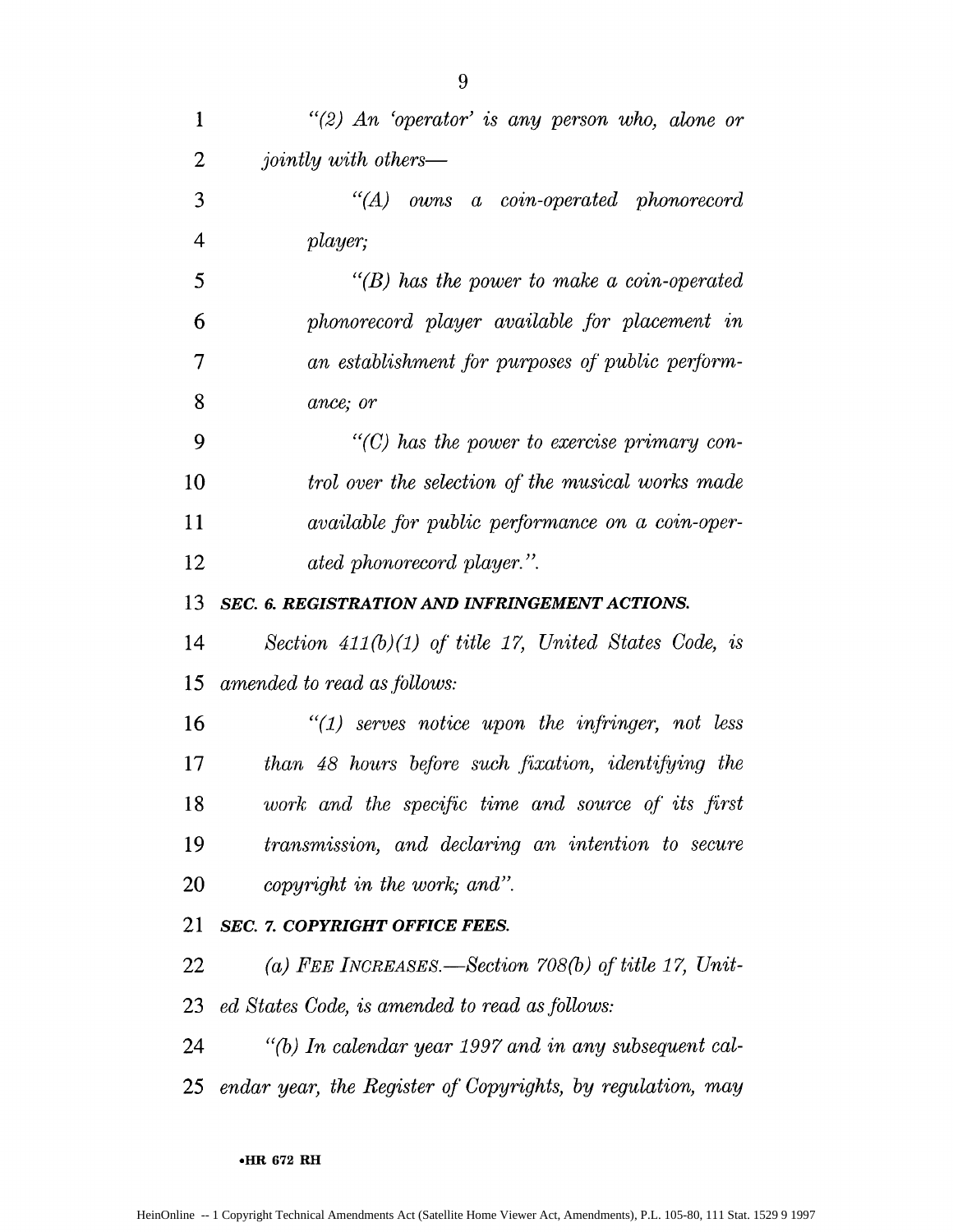*1 increase the fres specified in subsection (a) in the fbllowing manner:*

*"(1) The Register shall conduct a study* of *the 4 costs incurred by the Copyright Office fbr the registra-5 tion of' claims, the recordation qf documents, and the 6 provision of services. The study shall also consider the 7 timing of any increase in fees and the authority to use such fees consistent with the budget. "(2) The Register may, on the basis of the study under paragraph (1), and subject to paragraph (5), increase fees to not more than that necessary to cover the reasonable costs incurred by the Copyright Office Jbr the services described in paragraph (1), plus a reasonable inflation adjustment to account for any es-15 timated increase in costs. "(3) Any* fee *established under paragraph (2)*

17 shall be rounded off to the nearest dollar, or for a fee *less than \$12, rounded off to the nearest 50 cents.*

*"(4) Fees established under this subsection shall* 20 be fair and equitable and give due consideration to *the objectives of the copyright system.* 

*"(5) If the Register determines under paragraph* 23 (2) that fees should be increased, the Register shall *prepare a proposed fee schedule and submit the sched-ule with the accompanying economic analysis to the*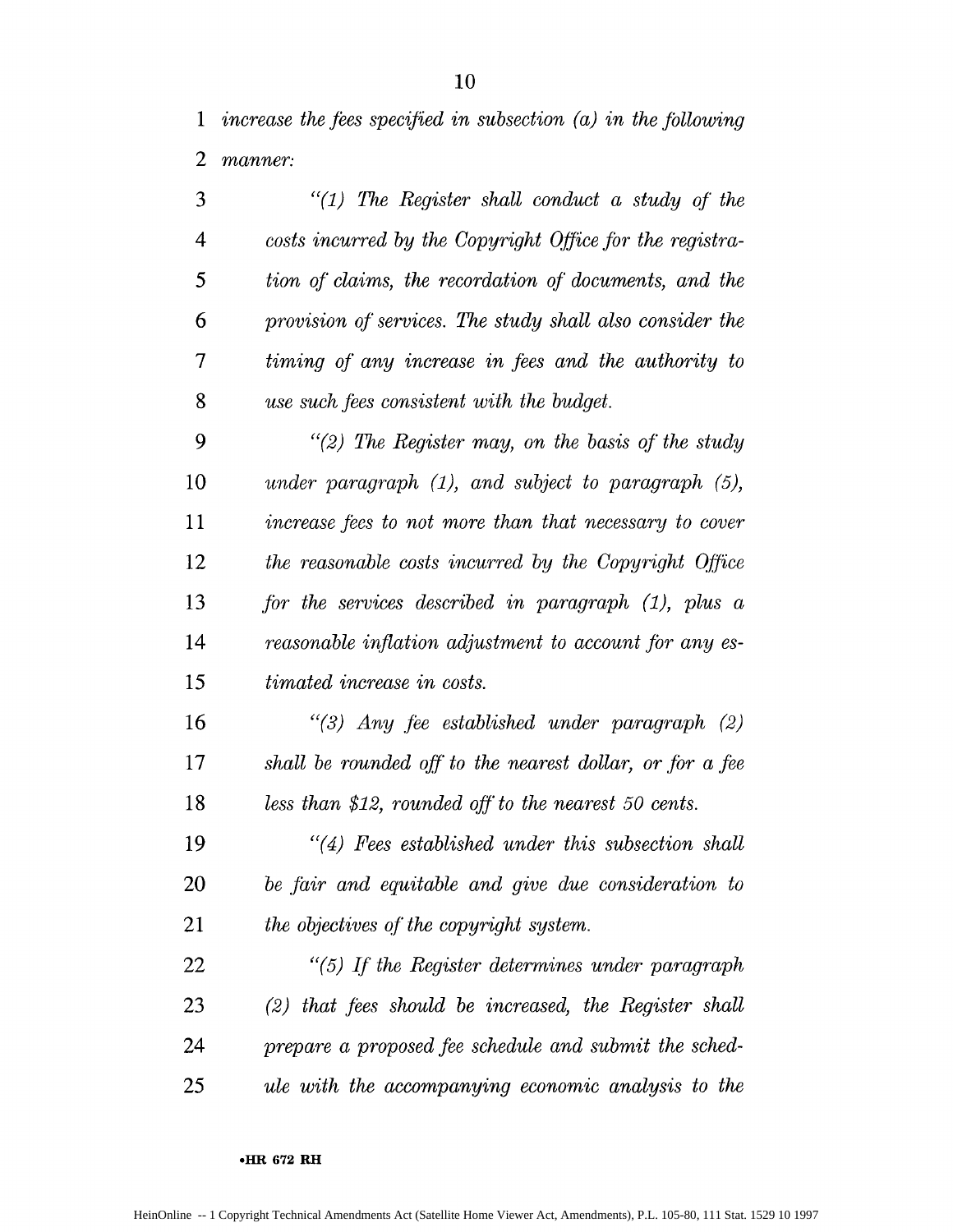*Congress. The fees proposed by the Register may be instituted after the end qf 120 days after the schedule is submitted to the Congress unless, within that 120- 4 day period, a law is enacted stating in substance that 5 the Congress does not approve the schedule.".*

*6 (b) DEPOSIT OF FEE.-Section 708(d) of such title 7 is amended to read as follows:*

*"(d) (1) Except as provided in paragraph (2), all* fees *9 received under this section shall be deposited by the Register of Copyrights in the Treasury of the United States and shall be credited to the appropriations fbr necessary expenses of the Copyright Office. Such fees that are collected shall re-main available until expended. The Register may, in ac-cordance with regulations that he or she shall prescribe, re-*15 fund any sum paid by mistake or in excess of the fee re-*quired by this section.*

*"(2) In the case of fees deposited against fitture serv-ices, the Register of Copyrights shall request the Secretary of the Treasury to invest in interest-bearing securities in the United States Treasury any portion of' the fees that, as determined by the Register, is not required to meet cur-rent deposit account demands. Funds from such portion of fees shall be invested in securities that permit ftnds to be available to the Copyright Office at all times if they are determined to be necessary to meet current deposit account*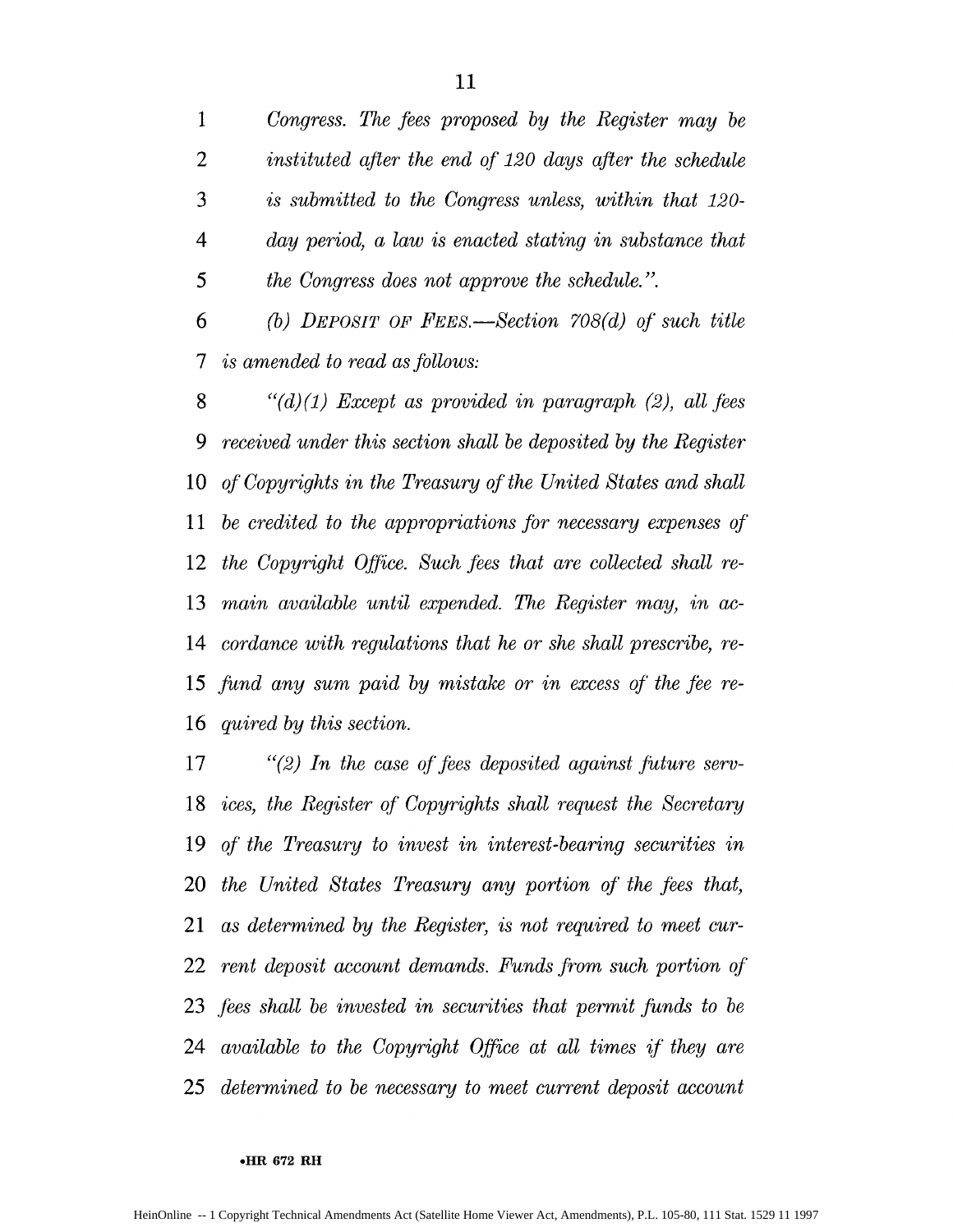*demands. Such investments shall be in public debt securities with maturities suitable to the needs qf the Copyright Qifice, as determined by the Register of Copyrights, and bearing 4 interest at rates determined by the Secretary* of *the Treas-5 ury, taking into consideration current market yields on out-standing marketable obligations of the United States of 7 comparable maturities.*

*"(3) The income on such investments shall be deposited 9 in the Treasury* **qf"** *the United States and shall be credited to the appropriations for necessary expenses* **qf** *the Copy-right Office. ".*

#### *SEC. 8. COPYRIGHT ARBITRATION ROYALTY PANELS.*

*(a) ESTABLISHMENT AND PuRPOSE. -Section 801 of' title 17, United States Code, is amended-*

*15 (1) in subsection (b)(1) by striking "and 116" in the first sentence and inserting "116, and 119",*

*(2) in subsection (c) by inserting after "panel" at the end of the sentence the following:* 

*", including-*

*"(1) authorizing the distribution of those royalty fees collected under sections 111, 119, and 1005 that the Librarian has found are not subject to con-troversy; and*

*"(2) accepting or rejecting royalty claims filed 25 under sections 111, 119, and 1007 on the basis of'*

##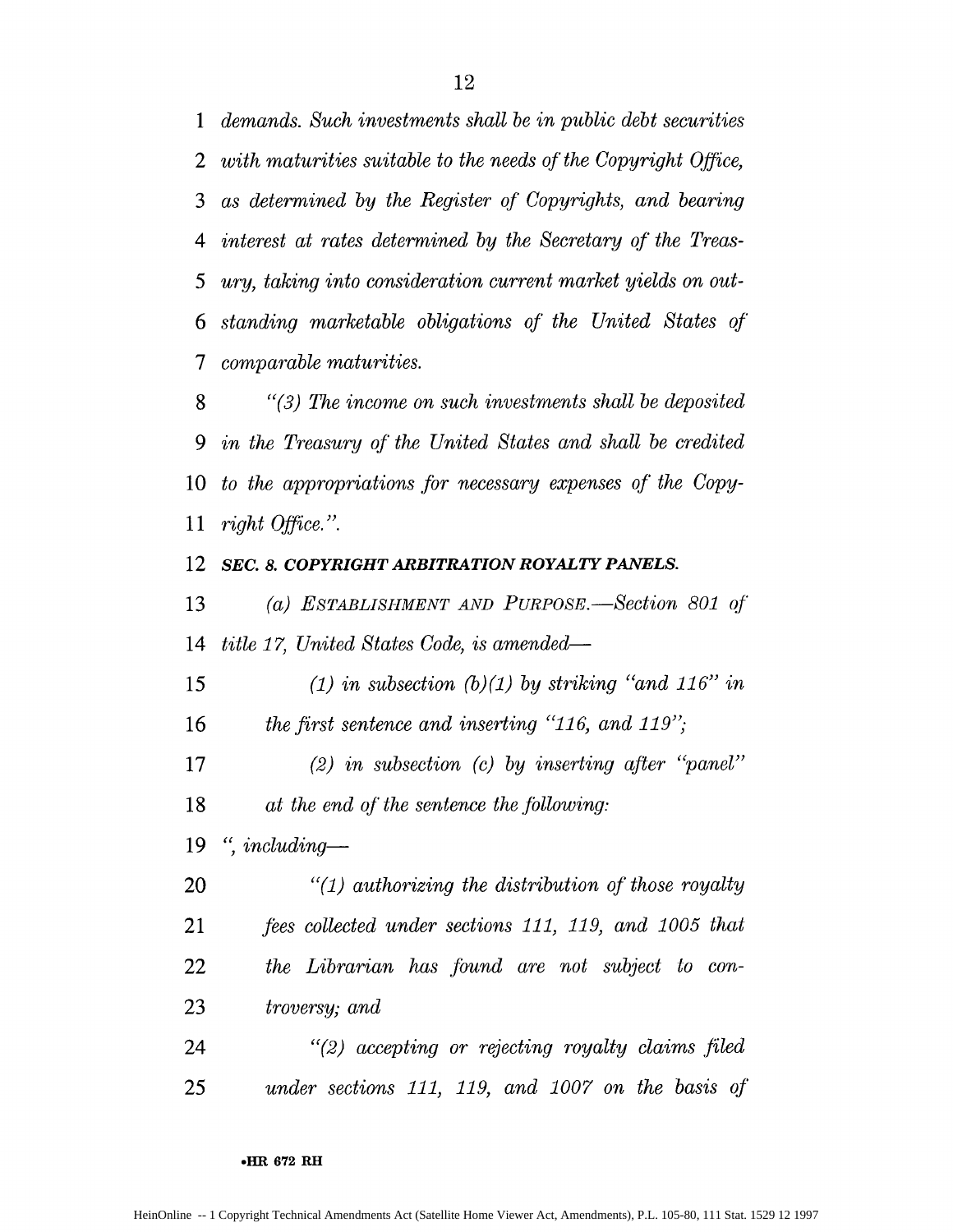*timeliness or the failure to establish the basis fbr a claim"; and*

*(3) by amending subsection (d) to read as jbl-4 lows:*

*5 "(d) SUPPORT AND REIMBURSEMENT OF ARBITRATION PANELS.-The Librarian qf Congress, upon the rec-7 ommendation of the Register of Copyrights, shall provide the copyright arbitration royalty panels with the necessary administrative services related to proceedings under this chapter, and shall reimburse the arbitrators presiding in distribution proceedings at such intervals and in such man-ner as the Librarian shall provide by regulation. Each such arbitrator is an independent contractor acting on behalf of the United States, and shall be hired pursuant to a signed 15 agreement between the Library of Congress and the arbitra-tor. Payments to the arbitrators shall be considered reason-able costs incurred by the Library* **qf"** *Congress and the* 18 Copyright Office for purposes of section  $802(h)(1)$ .".

*(b) PROCEEDINGS.-Section 802 of title 17, United States Code, is amended-*

*(1) in subsection (c) by striking the last sentence; and*

*(2) in subsection* (h) *by amending paragraph (1) to read as follows:*

#### **eHR 672 RH**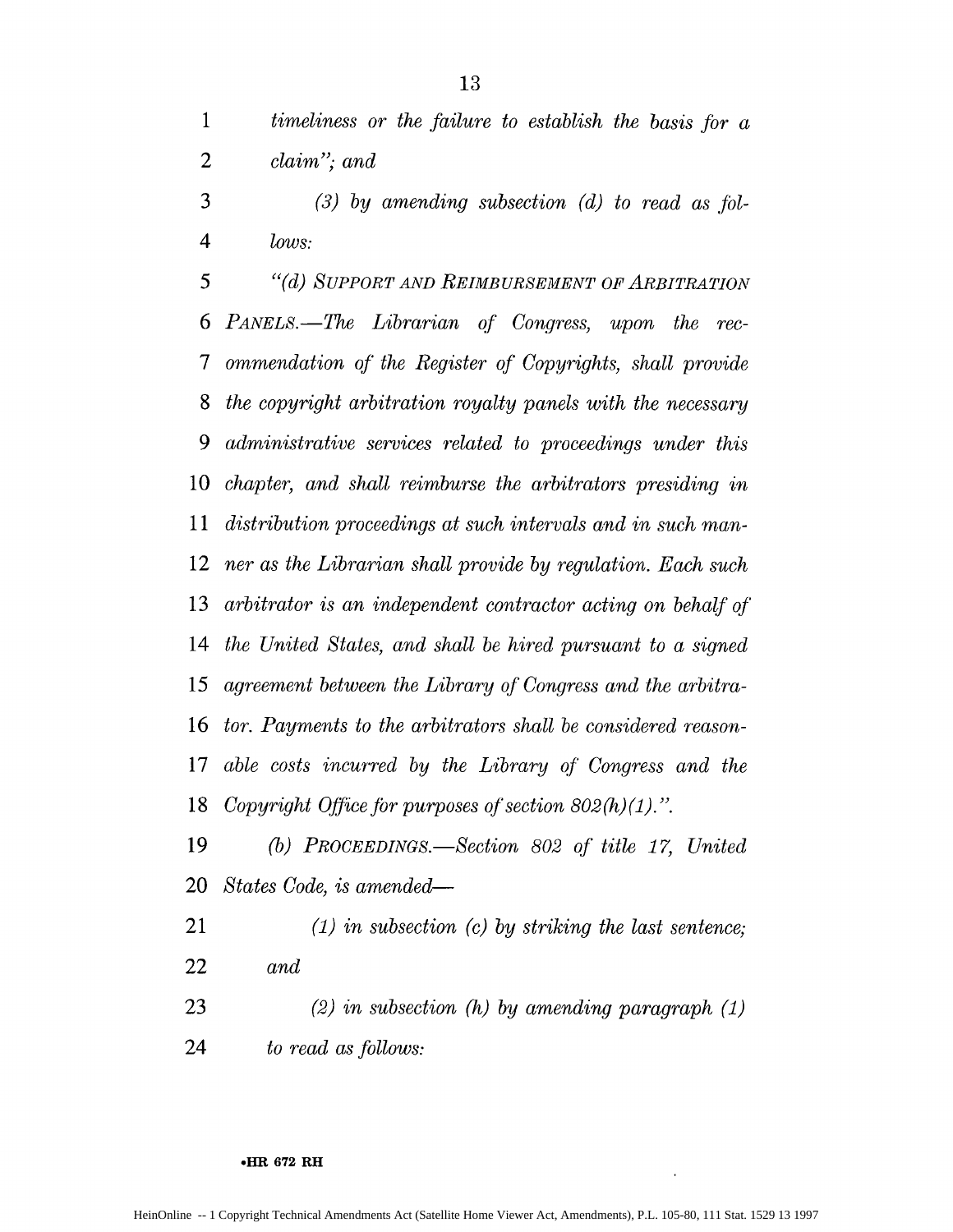| $\mathbf{1}$ | "(1) DEDUCTION OF COSTS OF LIBRARY OF CON-                               |
|--------------|--------------------------------------------------------------------------|
| 2            | AND<br>COPYRIGHT OFFICE<br><b>FROM</b><br><b>ROYALTY</b><br><b>GRESS</b> |
| 3            | FEES.—The Librarian of Congress and the Register of                      |
| 4            | Copyrights may, to the extent not otherwise provided                     |
| 5            | under this title, deduct from royalty fees deposited or                  |
| 6            | collected under this title the reasonable costs incurred                 |
| 7            | by the Library of Congress and the Copyright Office                      |
| 8            | under this chapter. Such deduction may be made be-                       |
| 9            | fore the fees are distributed to any copyright claim-                    |
| 10           | ants. In addition, all funds made available by an ap-                    |
| 11           | propriations Act as offsetting collections and avail-                    |
| 12           | able for deductions under this subsection shall remain                   |
| 13           | available until expended. In ratemaking proceedings,                     |
| 14           | the reasonable costs of the Librarian of Congress and                    |
| 15           | the Copyright Office shall be borne by the parties to                    |
| 16           | the proceedings as directed by the arbitration panels                    |
| 17           | under subsection $(c)$ .".                                               |

### *SEC. 9. DIGITAL AUDIO RECORDING DEVICES AND MEDIA.*

*Section 1007(b) of title 17, United States Code, is amended by striking 'Within 30 days after" in the first sentence and inserting "After".*

# *SEC. 10. CONFORMING AMENDMENT.*

*Section 4 of the Digital Perfbrmance Right in Sound Recordings Act of 1995 (Public Law 104-39) is amended by redesignating paragraph (5) as paragraph (4).*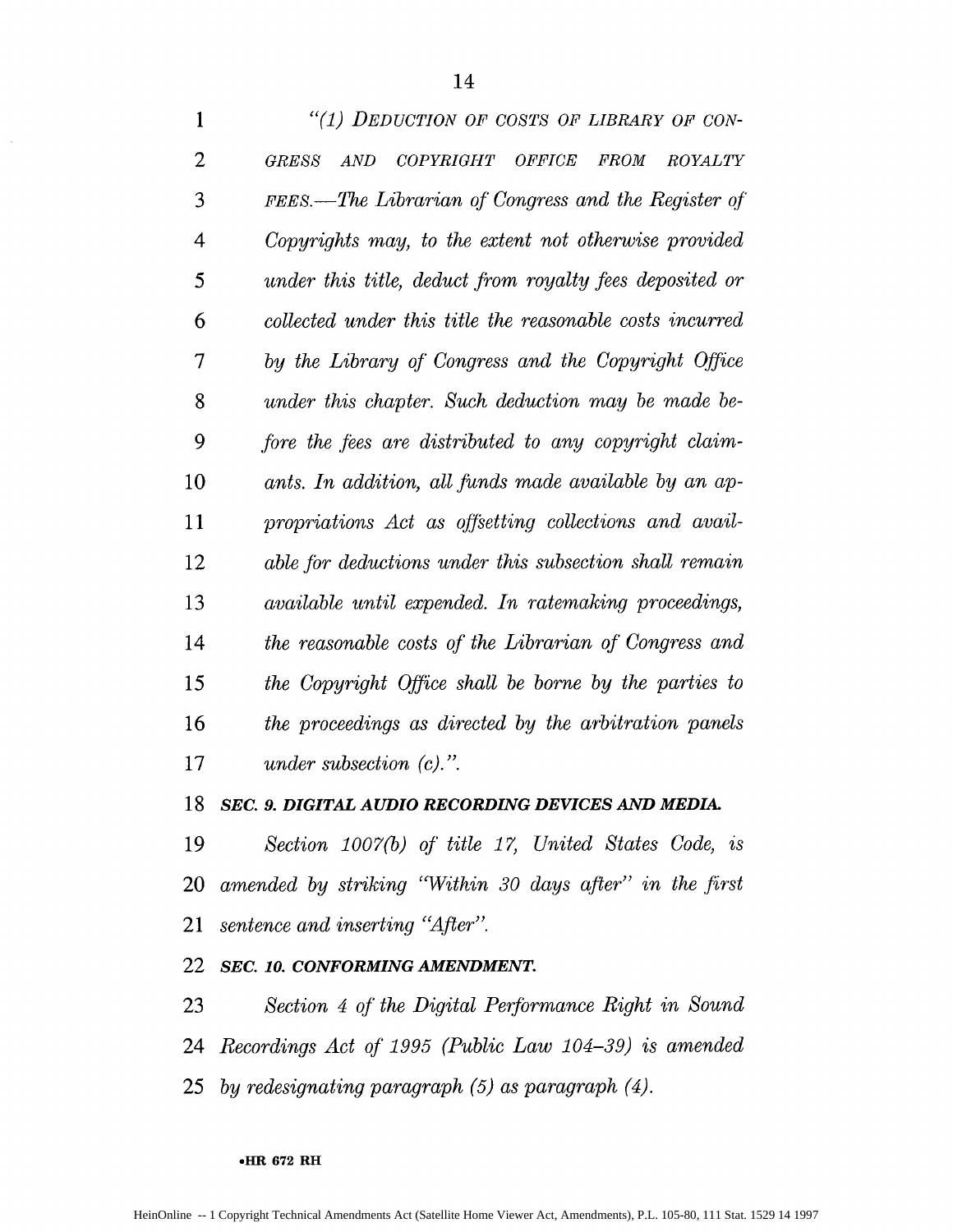| $\mathbf 1$ | SEC. 11. MISCELLANEOUS TECHNICAL AMENDMENTS.                |
|-------------|-------------------------------------------------------------|
| 2           | (a) AMENDMENTS TO TITLE 17, UNITED STATES                   |
| 3           | CODE.—Title 17, United States Code, is amended as fol-      |
| 4           | lows:                                                       |
| 5           | $(1)$ The table of chapters at the beginning of title       |
| 6           | 17, United States Code, is amended—                         |
| 7           | $(A)$ in the item relating to chapter 6, by                 |
| 8           | striking " <b>Requirement</b> " and inserting " <b>Re-</b>  |
| 9           | quirements";                                                |
| 10          | $(B)$ in the item relating to chapter 8, by                 |
| 11          | striking " <b>Royalty Tribunal</b> " and inserting          |
| 12          | "Arbitration Royalty Panels";                               |
| 13          | $(C)$ in the item relating to chapter 9, by                 |
| 14          | striking " <b>semiconductor chip products</b> "             |
| 15          | and inserting " <b>Semiconductor Chip Prod-</b>             |
| 16          | $ucts$ "; and                                               |
| 17          | $(D)$ by inserting after the item relating to               |
| 18          | chapter 9 the following:                                    |
|             | "10. Digital Audio Recording Devices and Media  1001".      |
| 19          | $(2)$ The item relating to section 117 in the table         |
| 20          | of sections at the beginning of chapter 1 is amended        |
| 21          | to read as follows:                                         |
|             | "117. Limitations on exclusive rights: Computer programs.". |
| 22          | $(3)$ Section 101 is amended in the definition of           |
| 23          | to perform or display a work "publicly" by striking         |
| 24          | "processs" and inserting "process".                         |

**oHR 672 RH**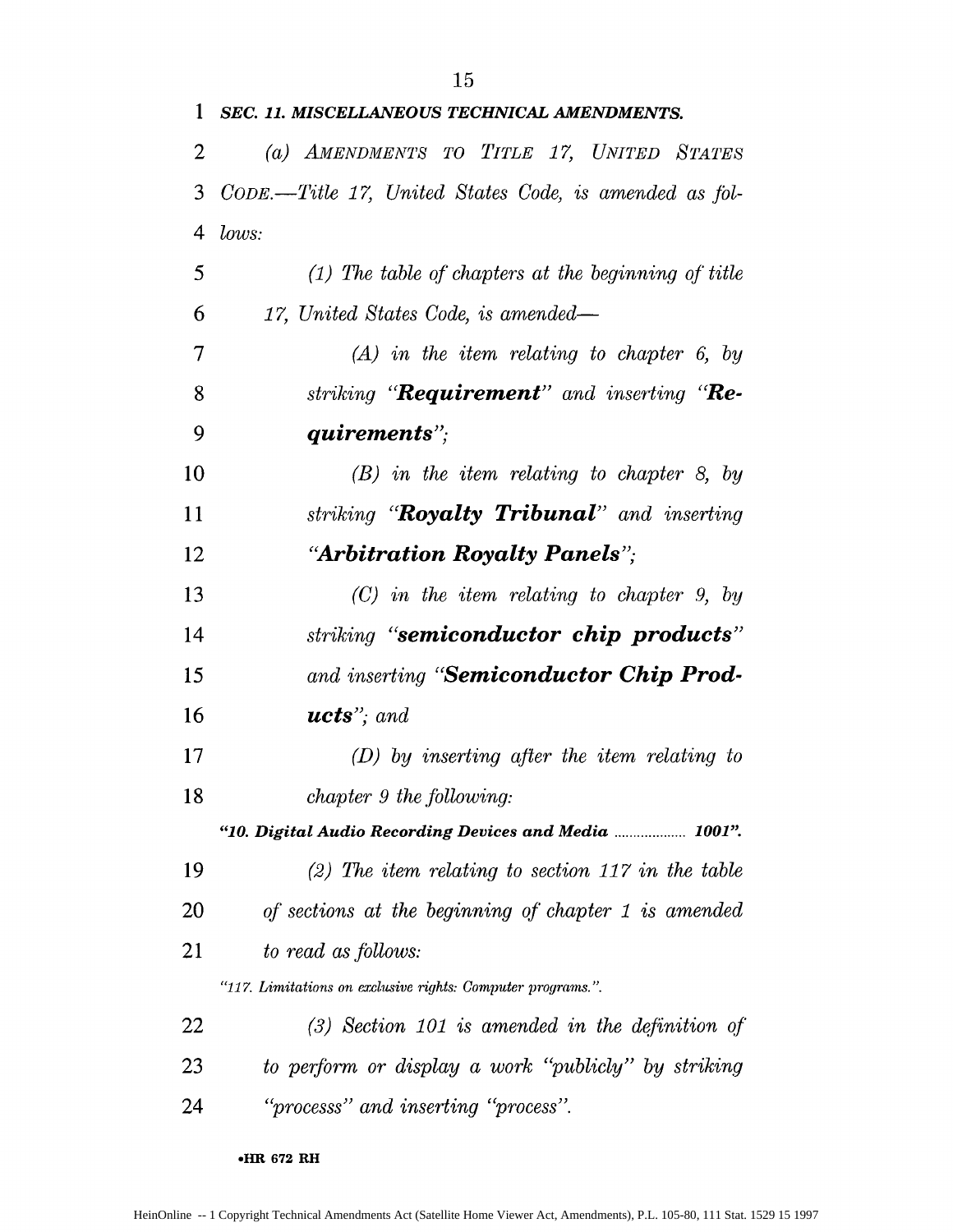| $\mathbf{1}$   | $(4)$ Section 108 $(e)$ is amended by striking "pair"  |
|----------------|--------------------------------------------------------|
| $\overline{2}$ | and inserting "fair".                                  |
| 3              | (5) Section $109(b)(2)(B)$ is amended by striking      |
| 4              | "Copyright" and inserting "Copyrights".                |
| 5              | $(6)$ Section 110 is amended—                          |
| 6              | $(A)$ in paragraph $(B)$ by striking the period        |
| 7              | at the end and inserting a semicolon;                  |
| 8              | $(B)$ in paragraph $(9)$ by striking the period        |
| 9              | at the end and inserting "; and"; and                  |
| 10             | $(C)$ in paragraph $(10)$ by striking<br>"4"           |
| 11             | above" and inserting $\degree$ (4)".                   |
| 12             | (7) Section $115(c)(3)(E)$ is amended—                 |
| 13             | $(A)$ in clause (i) by striking "sections              |
| 14             | $106(1)$ and $(3)$ " each place it appears and in-     |
| 15             | serting "paragraphs $(1)$ and $(3)$ of section 106";   |
| 16             | and                                                    |
| 17             | $(B)$ in clause $(ii)(II)$ by striking "sections"      |
| 18             | $106(1)$ and $106(3)$ " and inserting "paragraphs"     |
| 19             | $(1)$ and $(3)$ of section 106".                       |
| 20             | (8) Section $119(c)(1)$ is amended by striking         |
| 21             | "until unless" and inserting "unless".                 |
| 22             | (9) Section 304(c) is amended in the matter pre-       |
| 23             | ceding paragraph (1) by striking "the subsection       |
| 24             | $(a)(1)(C)$ " and inserting "subsection $(a)(1)(C)$ ". |

**oHR 672 RH**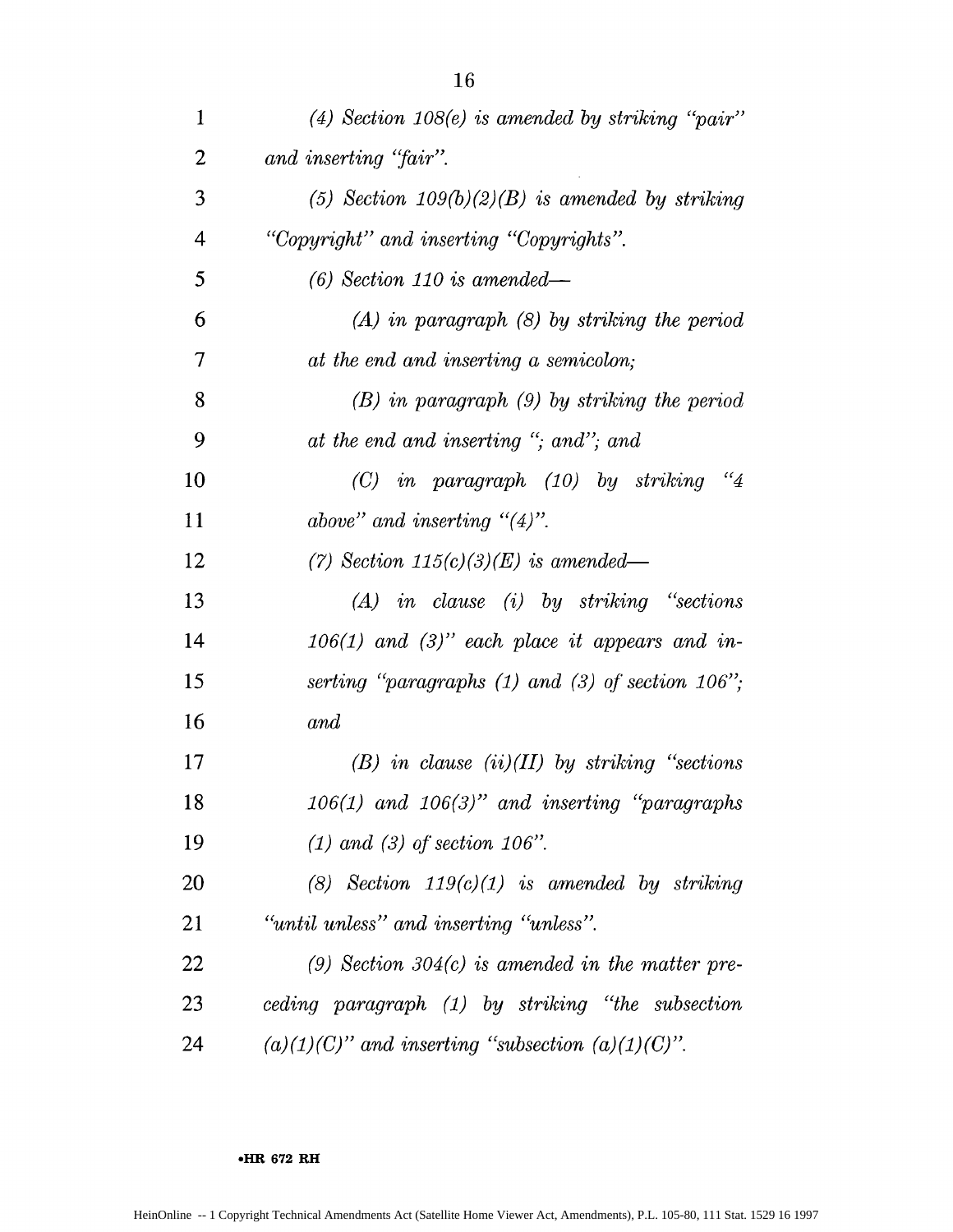| $\mathbf{1}$   | $(10)$ Section 405(b) is amended by striking "con-    |
|----------------|-------------------------------------------------------|
| $\overline{2}$ | dition or" and inserting "condition for".             |
| 3              | $(11)$ Section $407(d)(2)$ is amended by striking     |
| $\overline{4}$ | "cost of" and inserting "cost to".                    |
| 5              | $(12)$ The item relating to section 504 in the table  |
| 6              | of sections at the beginning of chapter 5 is amended  |
| $\overline{7}$ | by striking "Damage" and inserting "Damages".         |
| 8              | $(13)$ Section $504(c)(2)$ is amended by striking     |
| 9              | "court it" and inserting "court in".                  |
| 10             | $(14)$ Section 509(b) is amended by striking          |
| 11             | "merchandise; and baggage" and inserting "merchan-    |
| 12             | dise, and baggage".                                   |
| 13             | $(15)$ Section $601(a)$ is amended by striking        |
| 14             | "nondramtic" and inserting "nondramatic".             |
| 15             | $(16)$ Section $601(b)(1)$ is amended by striking     |
| 16             | "subsustantial" and inserting "substantial".          |
| 17             | $(17)$ The item relating to section 710 in the table  |
| 18             | of sections at the beginning of chapter 7 is amended  |
| 19             | by striking "Reproductions" and inserting "Repro-     |
| 20             | duction".                                             |
| 21             | $(18)$ The item relating to section 801 in the table  |
| 22             | of sections at the beginning of chapter 8 is amended  |
| 23             | by striking "establishment" and inserting "Establish- |
| 24             | ment".                                                |
| 25             | $(19)$ Section 801(b) is amended—                     |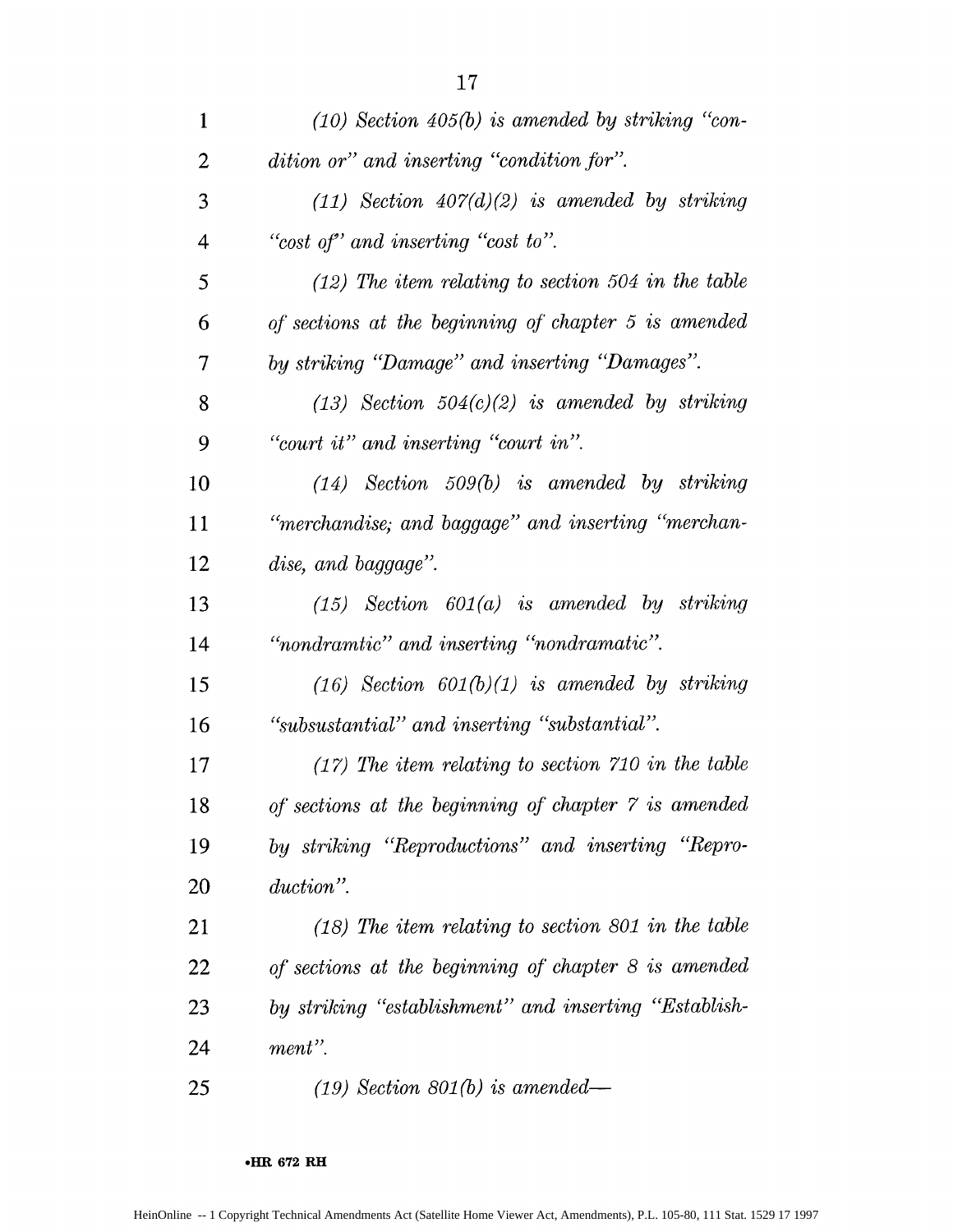| $\mathbf{1}$   | $(A)$ by striking "shall be—" and inserting              |
|----------------|----------------------------------------------------------|
| 2              | "shall be as follows:";                                  |
| 3              | $(B)$ in paragraph $(1)$ by striking "to make"           |
| $\overline{4}$ | and inserting "To make";                                 |
| 5              | $(C)$ in paragraph $(2)$ —                               |
| 6              | $(i)$ by striking "to make" and inserting                |
| 7              | "To make"; and                                           |
| 8              | $(ii)$ in subparagraph $(D)$ by striking                 |
| 9              | "adjustment; and" and inserting "adjust-                 |
| 10             | $ment.'$ ; and                                           |
| 11             | $(D)$ in paragraph $(3)$ by striking "to dis-            |
| 12             | tribute" and inserting "To distribute".                  |
| 13             | $(20)$ Section $803(b)$ is amended in the second         |
| 14             | sentence by striking "subsection subsection" and in-     |
| 15             | serting "subsection".                                    |
| 16             | $(21)$ The item relating to section 903 in the table     |
| 17             | of sections at the beginning of chapter 9 is amended     |
| 18             | to read as follows:                                      |
|                | "903. Ownership, transfer, licensure, and recordation.". |
| 19             | $(22)$ Section 909(b)(1) is amended—                     |
| 20             | $(A)$ by striking "force" and inserting                  |
| 21             | "work"; and                                              |
| 22             | $(B)$ by striking "sumbol" and inserting                 |
| 23             | "symbol".                                                |

**1HR 672 RH**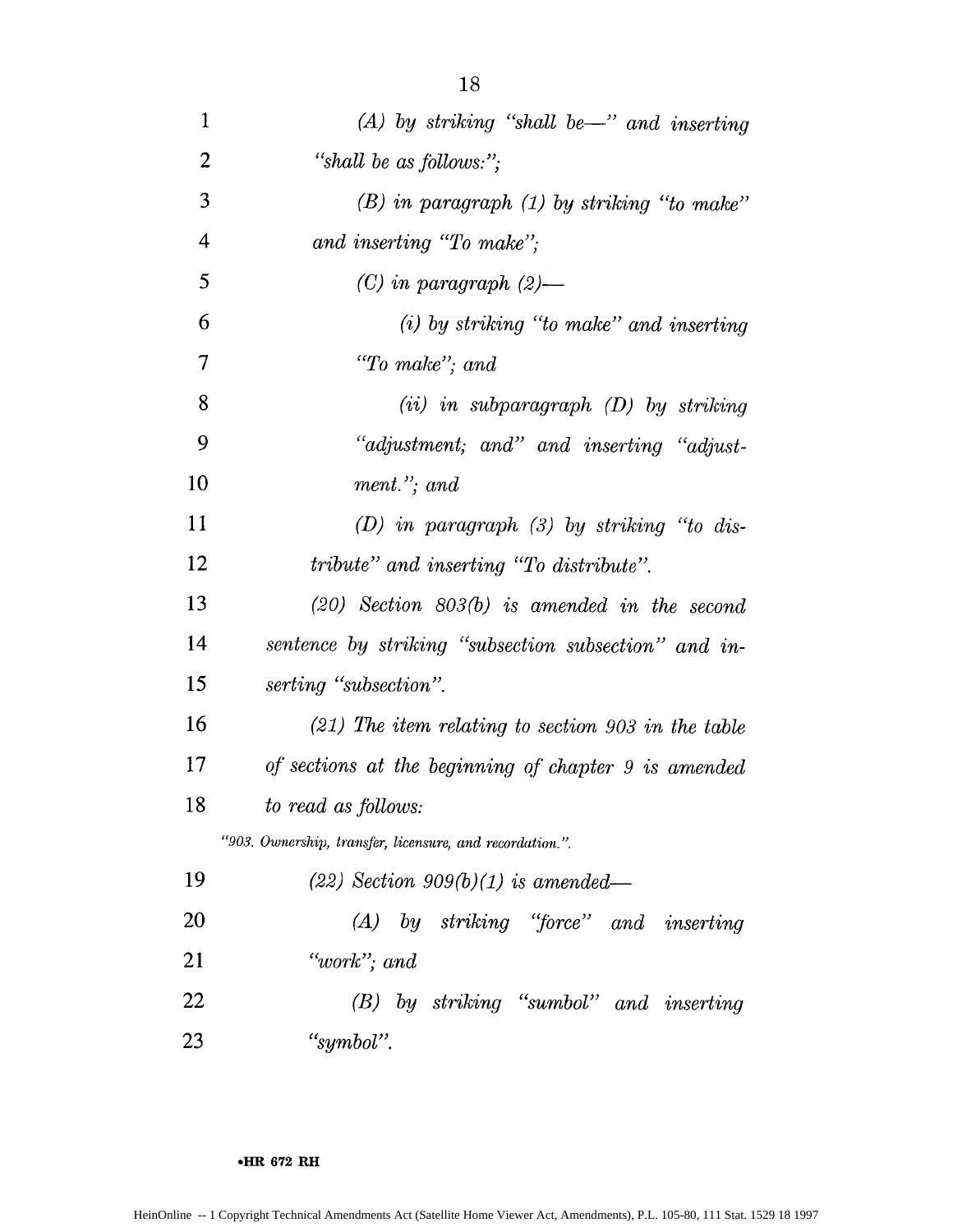| $\mathbf{1}$   | $(23)$ Section 910(a) is amended in the second       |
|----------------|------------------------------------------------------|
| $\overline{2}$ | sentence by striking "as used" and inserting "As     |
| 3              | $used"$ .                                            |
| $\overline{4}$ | $(24)$ Section 1006(b)(1) is amended by striking     |
| 5              | "Federation Television" and inserting "Federation of |
| 6              | <i>Television</i> ".                                 |
| $\tau$         | $(25)$ Section 1007 is amended—                      |
| 8              | $(A)$ in subsection $(a)(1)$ by striking "the        |
| 9              | calendar year in which this chapter takes effect"    |
| 10             | and inserting "calendar year 1992"; and              |
| 11             | $(B)$ in subsection $(b)$ by striking "the year      |
| 12             | in which this section takes effect" and inserting    |
| 13             | $"1992"$ .                                           |
| 14             | (b) RELATED PROVISIONS.—                             |
| 15             | (1) Section $1(a)(1)$ of the Act entitled "An Act"   |
| 16             | to amend chapter 9 of title 17, United States Code,  |
| 17             | regarding protection extended to semiconductor chip  |
| 18             | products of foreign entities", approved November 9,  |
| 19             | $1987$ (17 U.S.C. 914 note), is amended by striking  |
| 20             | "orginating" and inserting "originating".            |
| 21             | (2) Section $2319(b)(1)$ of title 18, United States  |
| 22             | Code, is amended by striking "last 10" and inserting |
| 23             | $"least 10"$ .                                       |

#### **\*HR 672 RH**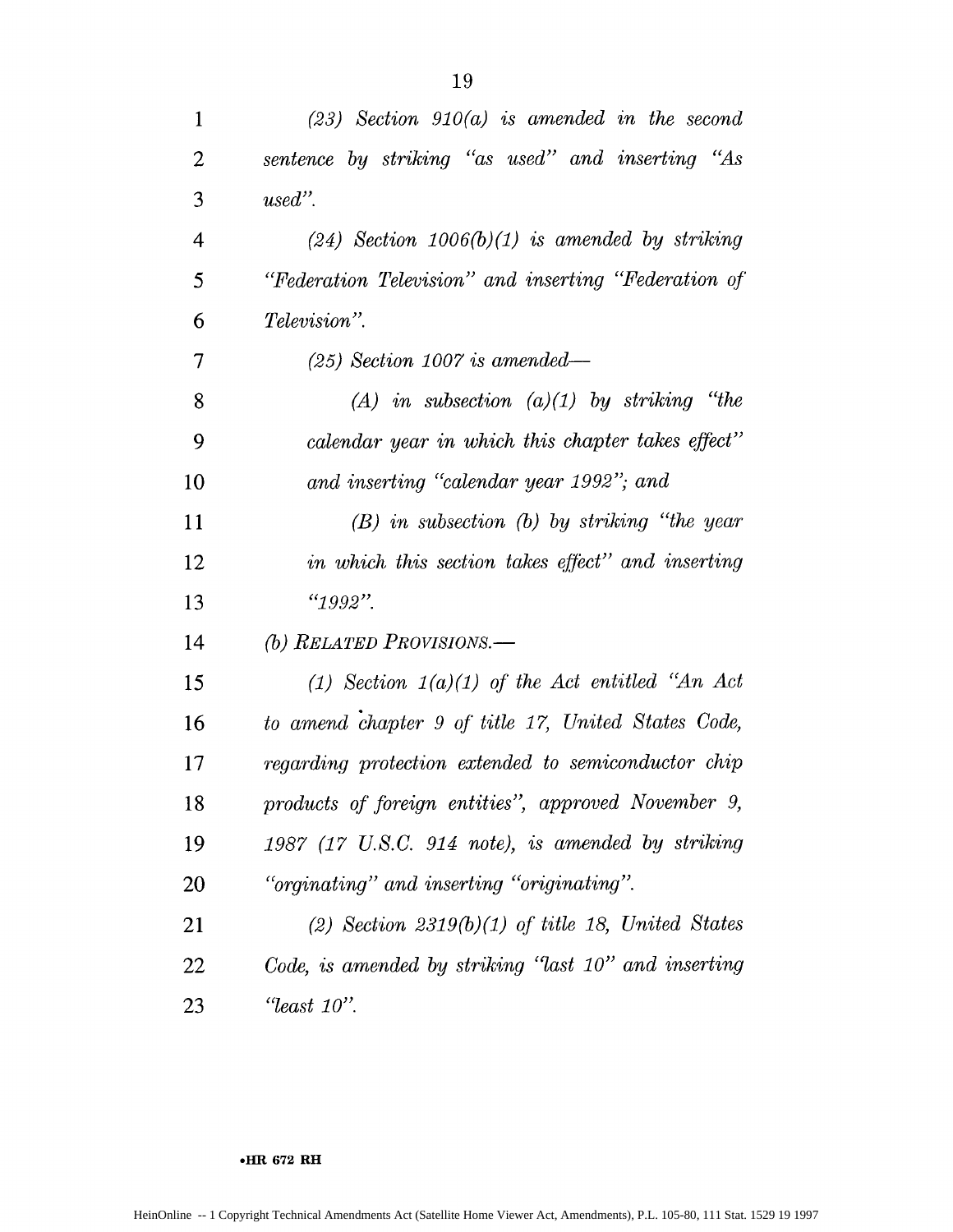**1** *SEC. 12. EFFECTIVE DATES.*

2 (a) *IN GENERAL. -Except as provided in subsections* 3 *(b) and (c), the amendments made by this Act shall take 4 effect on the date of the enactment of this Act.*

*5 (b) SATELLITE HOME VIEWER ACT.-The amend-6 ments made by section 1 shall be effective as* if *enacted as 7 part of the Satellite Home Viewer Act of 1994 (Public Law* 8 *103-369).*

*9 (c) TECHNICAL AMENDMENT.-The amendment made* **10** *by section 11(b) (1) shall be effective as if enacted on Novem-*<sup>11</sup>*ber 9, 1987.*